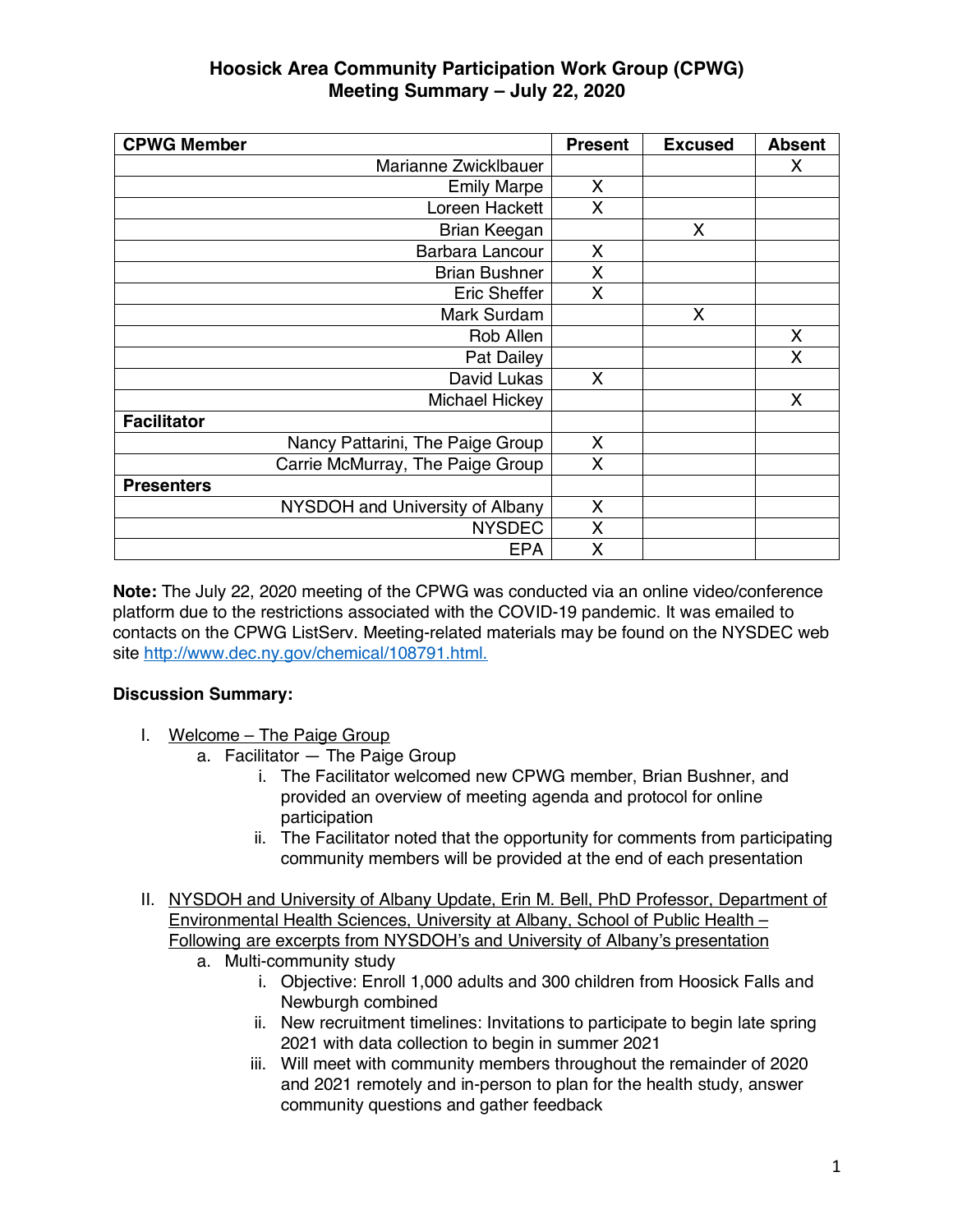- iv. Each community will have a community advisory panel (CAP)
- b. Overview of Newburgh presentation
	- i. Address questions and concerns related to:
		- 1. Reproductive and Immunological associations
		- 2. COVID-19 related questions
		- 3. Breastfeeding
	- ii. 8/26/20 presentation in Newburgh will focus on children's health
	- iii. Future presentations may include both Hoosick and Newburgh residents
	- iv. The CPWG will identify topics of interest for Hoosick Falls; residents may provide topics to the CPWG by emailing hoosickfallscpeg@paigegroup.com
- c. CPWG Questions/Comments
	- i. Q: There are many studies on PFAS, several more were released today. How can you help the CPWG stay informed and up-to-date on the latest research and findings?

A: We are creating a repository for all related literature and research. You can send any research or literature you come across to pfas@albany.edu to be included. At the same time, we will issue a monthly email providing an overview of the most recent literature and research. We would also be happy to come back at any time and present additional information related to a particular study or topic.

- d. Public Questions/Comments
	- i. None
- III. NYSDEC Update, Barbara Firebaugh, Project Manager, Division of Environmental Remediation – Following are excerpts from NYSDEC's presentation
	- a. Remediation activities that were paused due to COVID-19 have resumed
	- b. Several new work plans were approved and residents will begin to see drill rigs in and around the village in the coming month
	- c. Municipal Water Supply Study
		- i. Well installation will begin during the first week of August
		- ii. Two overburden wells will be installed to gather more data about the hydraulic connection between the new well locations and the McCaffrey Street site
	- d. John Street
		- i. Additional off-site remedial investigation activities were approved and work will begin directly after the **MWSS** wells are complete starting near the John Street site, some upgradient wells near River Street and Church **Street**
		- ii. The workplan showing proposed well locations is posted on the NYSDEC Hoosick Area Webpage
	- e. River Road
		- i. An additional supplemental **SC** workplan is under review
		- ii. Work is likely to begin in mid-August
	- f. CPWG Questions/Comments
		- i. Q: Are P-sites on hold due to COVID-19?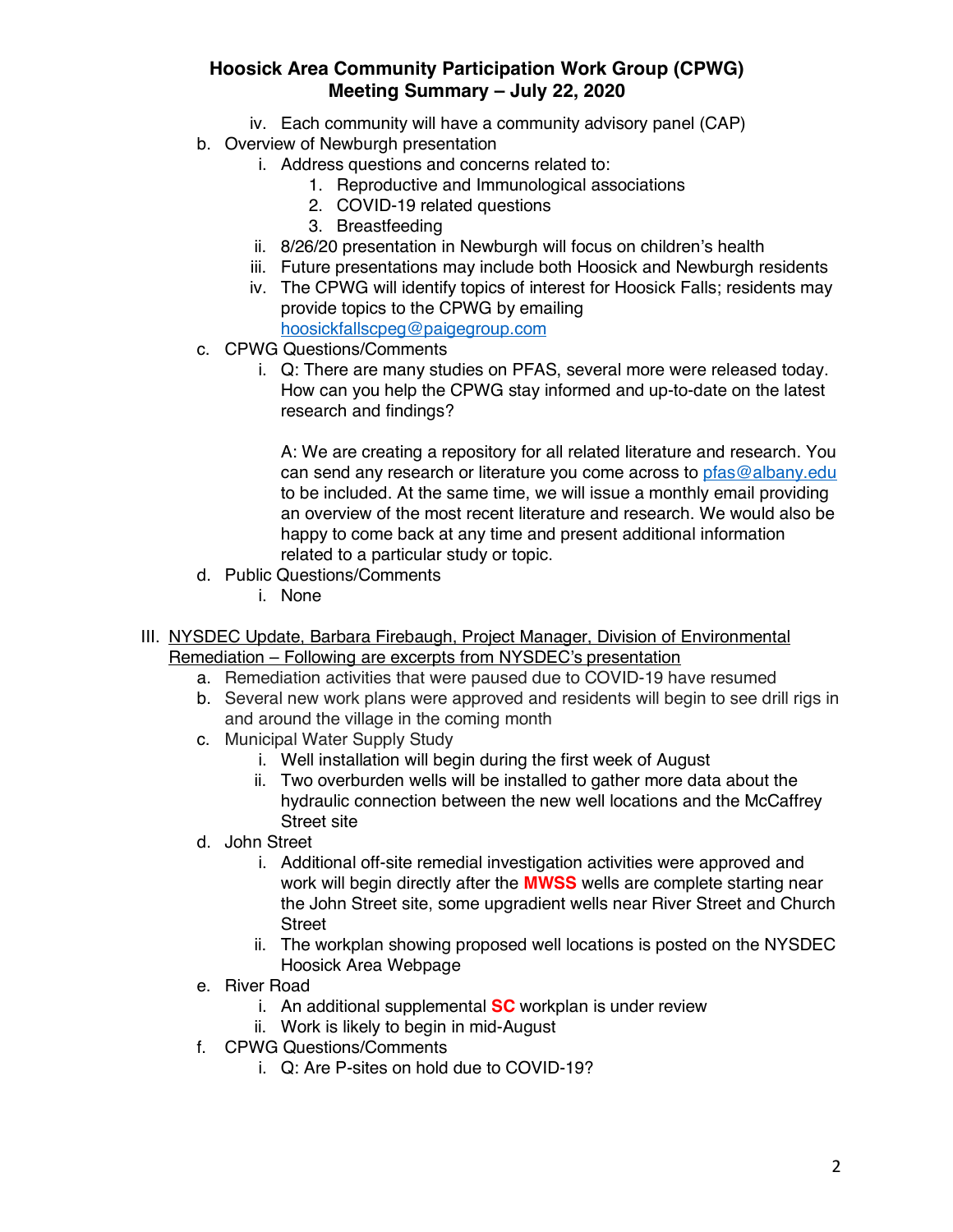A: P-sites will likely be announced in the fall. Sites currently under investigation are the priority right now.

ii. Q: Will residents be informed prior to work beginning on their street?

A: NYSDEC will inform residents when work will begin on their street prior to work beginning.

- g. Public Questions/Comments
	- i. None
- IV. EPA Update Following are excerpts from EPA's presentations
	- a. Toxic Release Inventory (TRI) and TRI-listed PFAS David Turk, Branch Chief, Regulatory Development Branch of the Toxic Release Inventory Program Division
		- i. A reporting program tracking the releases and waste management of certain toxic chemicals that may pose a threat to human health and the environment
		- ii. TRI can tell you about:
			- 1. Releases
			- 2. Waste transfers
			- 3. On-site waste management
			- 4. Pollution prevention
		- iii. TRI collects data annually from more than 21,000 facilities
		- iv. TRI covers 767 individually-listed chemicals and 33 chemical categories (as of January 2020)
		- v. TRI Statutory Authority
			- 1. Emergency Planning and Community Right-to-Know Act of 1986 facilities in certain industry sectors must report toxic chemical releases to air, water, and land and other waste management to EPA and the states each year
			- 2. Pollution Prevention Act of 1990 TRI facilities must report progress in reducing waste generation and moving towards safe waste management alternatives
		- vi. Purpose of TRI information
			- 1. Inform persons about releases of toxic chemicals to the environment
			- 2. Assist governmental agencies, researchers, and other persons in the conduct of research and data gathering
			- 3. Aid in the development of appropriate regulations, guidelines, and standards
		- vii. TRI can help communities:
			- 1. Identify how many TRI facilities operate in the community and where they are located
			- 2. Identify which chemicals are being released by TRI facilities
			- 3. Track increases or reductions of toxic chemical releases from facilities located in the community over time
			- 4. Compare the toxic chemical releases and pollution prevention efforts of facilities in one location with similar facilities across the country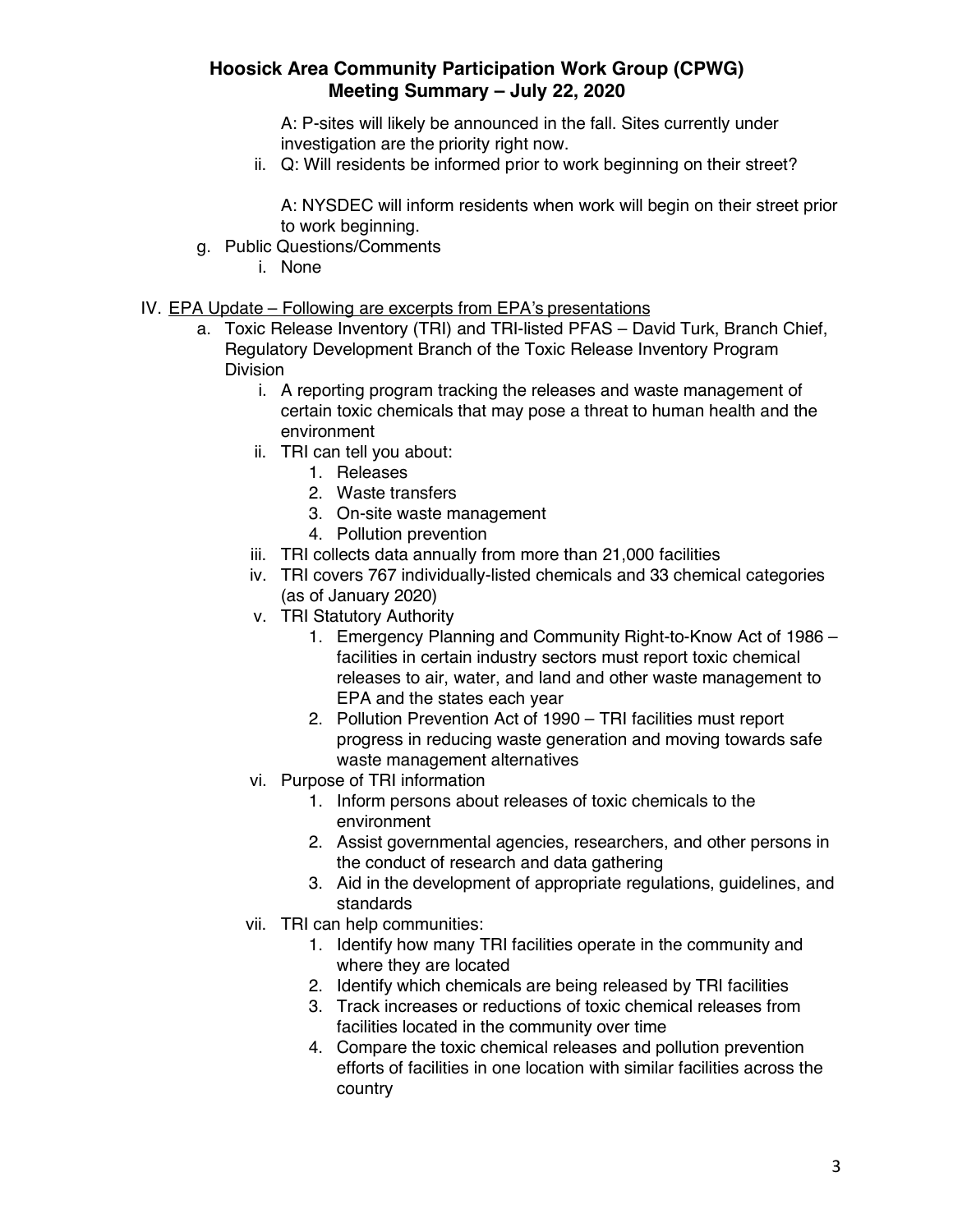- 5. Prioritize efforts to reduce pollution from facilities located in the area
- viii. Facilities with at least 10 employees who manufacture, process, or use a certain amount of TRI-listed chemicals per year and who are in the following TRI-covered industry sector or category must report:
	- 1. Manufacturing
	- 2. Coal/oil electricity generation
	- 3. Certain mining facilities
	- 4. Hazardous waste management
	- 5. Federal facilities
	- ix. TRI reporting facilities report the following:
		- 1. Maximum amount on-site
			- 2. On-site releases of TRI chemicals to air, water, land (including disposal)
		- 3. Transfer of chemical waste to off-site locations
		- 4. Recycling, treatment, energy recovery
		- 5. Pollution prevention activities
	- x. Limitations of TRI include:
		- 1. Annual data is collected from TRI reporting facilities once per year
		- 2. Covers some, but not all, toxic chemicals and not all industry sectors
		- 3. Small facilities are not included (under 10 employees)
		- 4. Does not cover all sources of pollution, e.g. cars and trucks
		- 5. Does not describe how long or how often chemicals were released
	- xi. PFAS and TRI
		- 1. EPA published its PFAS Action Plan in February 2019 (updated in February 2020) to outline the agency's multi-media approach to addressing PFAS
- xii. National Defense Authorization Act (NDAA)
	- 1. Enacted on December 20, 2019
	- 2. Section 7321 of the NDAA pertains to TRI reporting and provides for the addition of certain PFAS to the TRI list of chemicals
	- 3. First reports on TRI-listed PFAS are due by July 1, 2021 on 2020 data
	- 4. For additional information, visit: https://www.epa.gov/toxicsrelease-inventory-tri-program/addition-certainpfas-tri-nationaldefense-authorization-act
- xiii. Section 7321 of the NDAA addresses TRI reporting of PFAS
	- 1. Reporting requirements became effective on January 1, 2020
	- 2. 100-pound reporting threshold was established
	- 3. Certain EPA activities involving PFAS will trigger automatic additions to the TRI in the future
	- 4. Requires EPA to assess remaining PFAS for listing suitability based on EPCRA criteria
	- 5. Provides a process that EPA must follow before any PFAS covered by the NDAA whose identity is subject to a claim of protection from disclosure is added to the TRI
- xiv. For more information about TRI:
	- 1. Regional TRI Coordinator: www.epa.gov/tri/contacts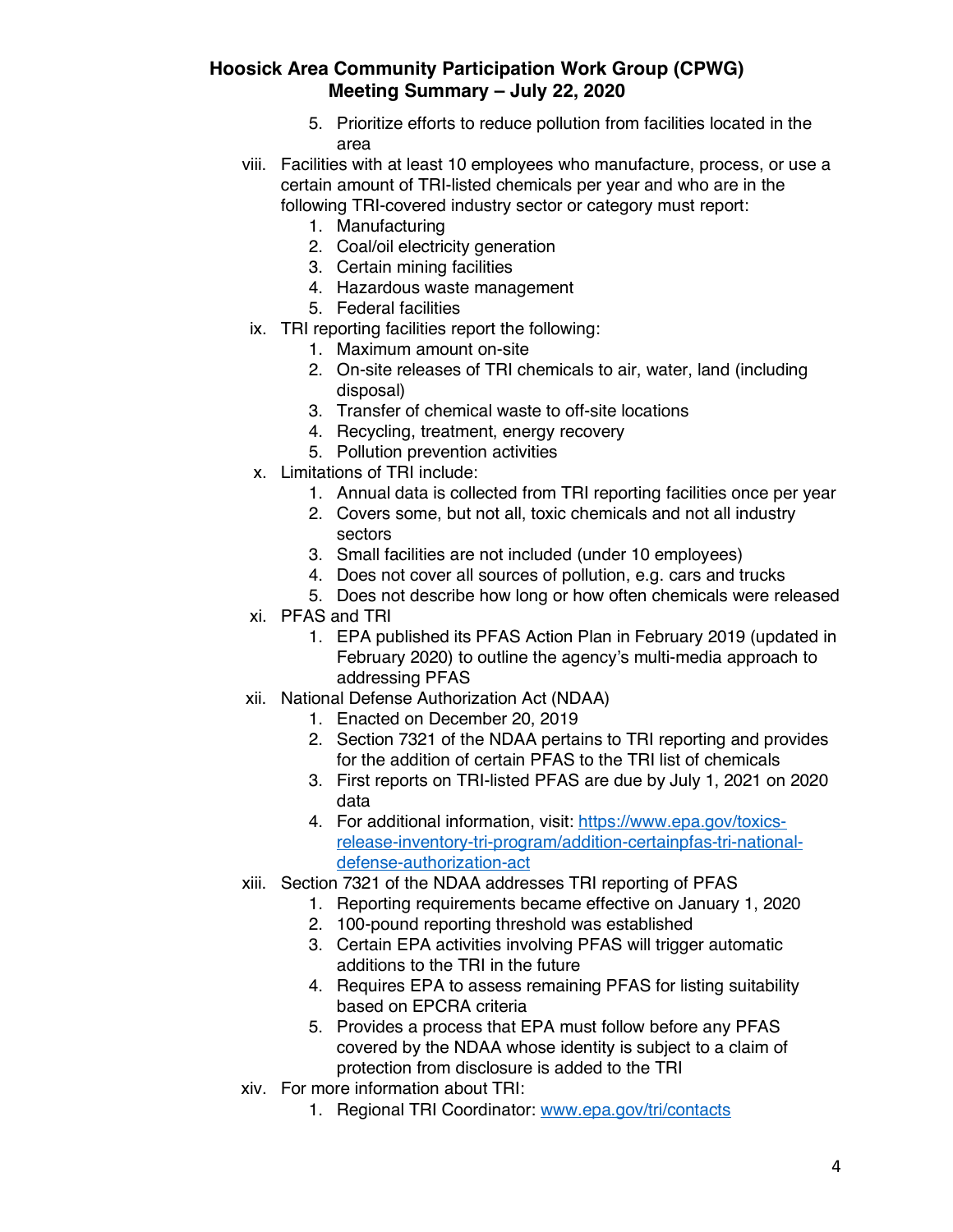- 2. EPA's TRI Information Center: 1-800-424-9346, menu option #3 for TRI
- 3. TRI Program's website: www.epa.gov/tri and www.epa.gov/tri/communities
- 4. TRI Pollution Prevention (P2) Search Tool: www.epa.gov/tri/p2
- 5. TRI Help Desk by email: tri.help@epa.gov
- b. CPWG Questions/Comments
	- i. Q: PTFE is not on the TRI. How do we get it listed?
		- A: The EPA will report back on status of PTFE.
- c. Public Questions/Comments
	- i. None
- d. PFAS Innovative Treatment Team (PITT) Tim Watkins, Director, Center for Environmental Measurement and Modeling, EPA Office of Research and Development
	- i. PFAS research is organized around:
		- 1. Understanding toxicity
		- 2. Understanding exposure
		- 3. Assessing risk
		- 4. Identifying effective treatment and remediation actions
	- ii. Additional information can be found at: https://www.epa.gov/chemicalresearch/research-and-polyfluoroalkyl-substances-pfas
	- iii. PITT is addressing the following questions:
		- 1. How do we properly treat PFAS-containing wastes?
		- 2. Do treatment technologies have uncharacterized environmental releases?
		- 3. Are current thermal treatment technologies sufficiently protective of human health and the environment?
		- 4. What alternatives to thermal treatment are promising?
	- iv. Challenges
		- 1. Effectiveness of thermal treatments is unknown
			- a. Carbon-Fluoride bond is strong
			- b. Sampling and analytical methods are under development
			- c. Field sites have not been sampled
			- d. Historical laboratory research on destructibility has not reported products of incomplete combustion
		- 2. Research approach
			- a. Develop sampling and analytical methods
			- b. Conduct laboratory and pilot scale thermal research
				- i. Determine if incineration of PFAS waste is a sufficient treatment technology
			- c. Sample existing treatment facilities
			- d. Promote innovative treatment technologies (mechanochemical, supercritical water oxidation, electrochemical oxidation)
			- e. Produce science-based answers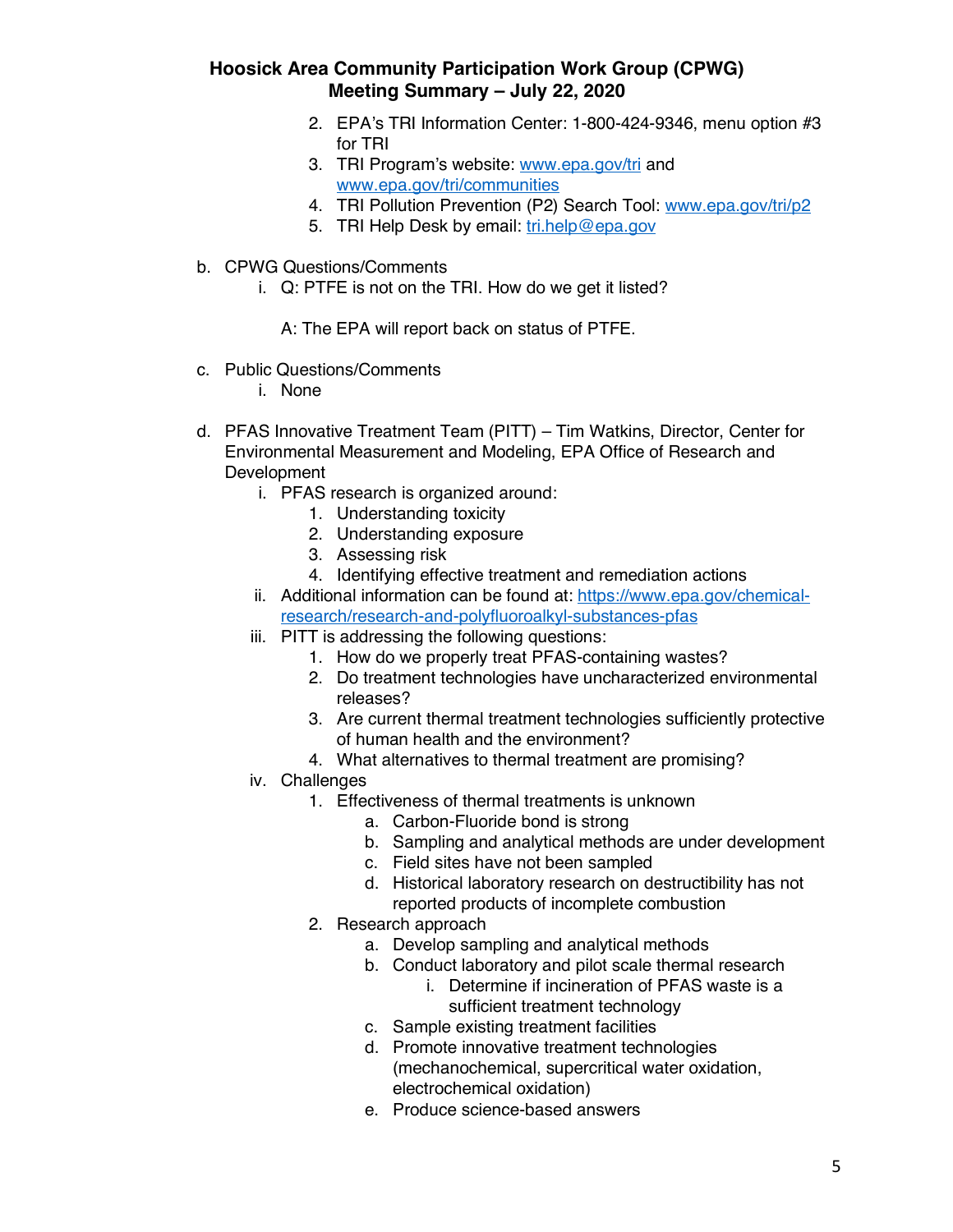- v. PITT team is comprised of full-time, multi-disciplined research staff
- vi. PITT is concentrating efforts and expertise on a single problem: how to remove, destroy, and test PFAS-contaminated media and waste
- vii. PITT goals include:
	- 1. Assess current and emerging destruction methods being explored by EPA, universities, other research organizations, and industry
	- 2. Explore the effectiveness of methods while considering byproducts to avoid creating new environmental hazards
	- 3. Evaluate methods' feasibility, performance and costs to validate potential solutions
	- 4. Provide states, tribes and local governments the ability to use this information to select the approach that best fits their circumstances, leading to greater confidence in cleanup operations and safer communities
- viii. PITT timeline results are expected later this year
- ix. Anticipated outcomes:
	- 1. PFAS treatment
	- 2. Air emission measurement methods for PFAS
	- 3. Inform NDAA incineration guidance
- x. Potential impact on Hoosick Falls
	- 1. Identify solutions for the treatment of PFAS-contaminated media and waste
	- 2. Advance the scientific understanding and technical capabilities to measure and characterize air emissions
	- 3. Inform the development and evaluation of thermal emission control devices
- xi. CPWG Questions/Comments
	- 1. Q: What is the anticipate timeline?
		- A: We expect to have results later this year, targeting September – December timeframe.
	- 2. Q: Are you working with colleges and universities?

A: We have multiple agreements in place and are committed to working collaboratively with colleges and universities.

- xii. Public Questions/Comments
	- 1. None

#### V. Additional CPWG Agenda Items

- a. June meeting cancelled due to conflict with Hoosick school events; CPWG business conducted via email and conference calls
- b. Legislation several bills are currently in progress; CPWG members will update the group with status
- c. Meeting schedule Meeting location/format TBD
	- i. 8/26/20
	- ii. 9/23/20
	- iii. 10/28/20
	- iv. 11/18/20
	- v. 12/16/20